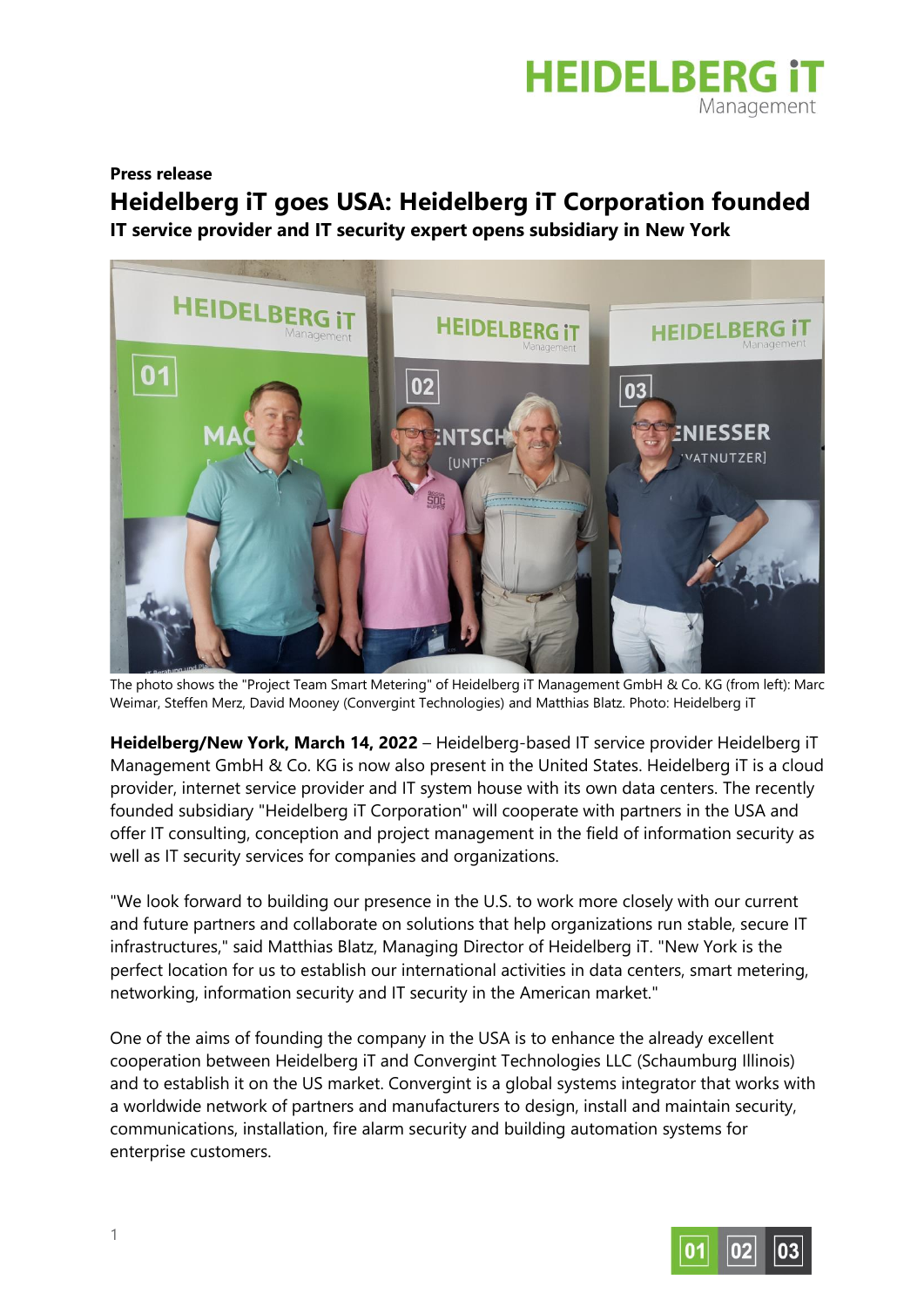

Due to Heidelberg iT's experience and specialization in the field of network technology, Convergint, formerly SigNet Technologies, has already successfully implemented numerous smart metering projects in Germany with the help of the IT experts from Heidelberg. Blatz expressed his great appreciation for the valuable cooperation with the German American Chamber of Commerce (GACC) in New York City for the start-up consulting and the opening of the Heidelberg iT office. "We are proud to be able to offer our services with Heidelberg iT Corporation in the US market with immediate effect, based in New York," he said.

Heidelberg iT Corporation's business presence is located within the GACC's offices in the Financial District in New York City:

Heidelberg iT Corporation 80 Pine Street, Floor 24 New York, NY 10005 USA Tel: +1 646 537 7690